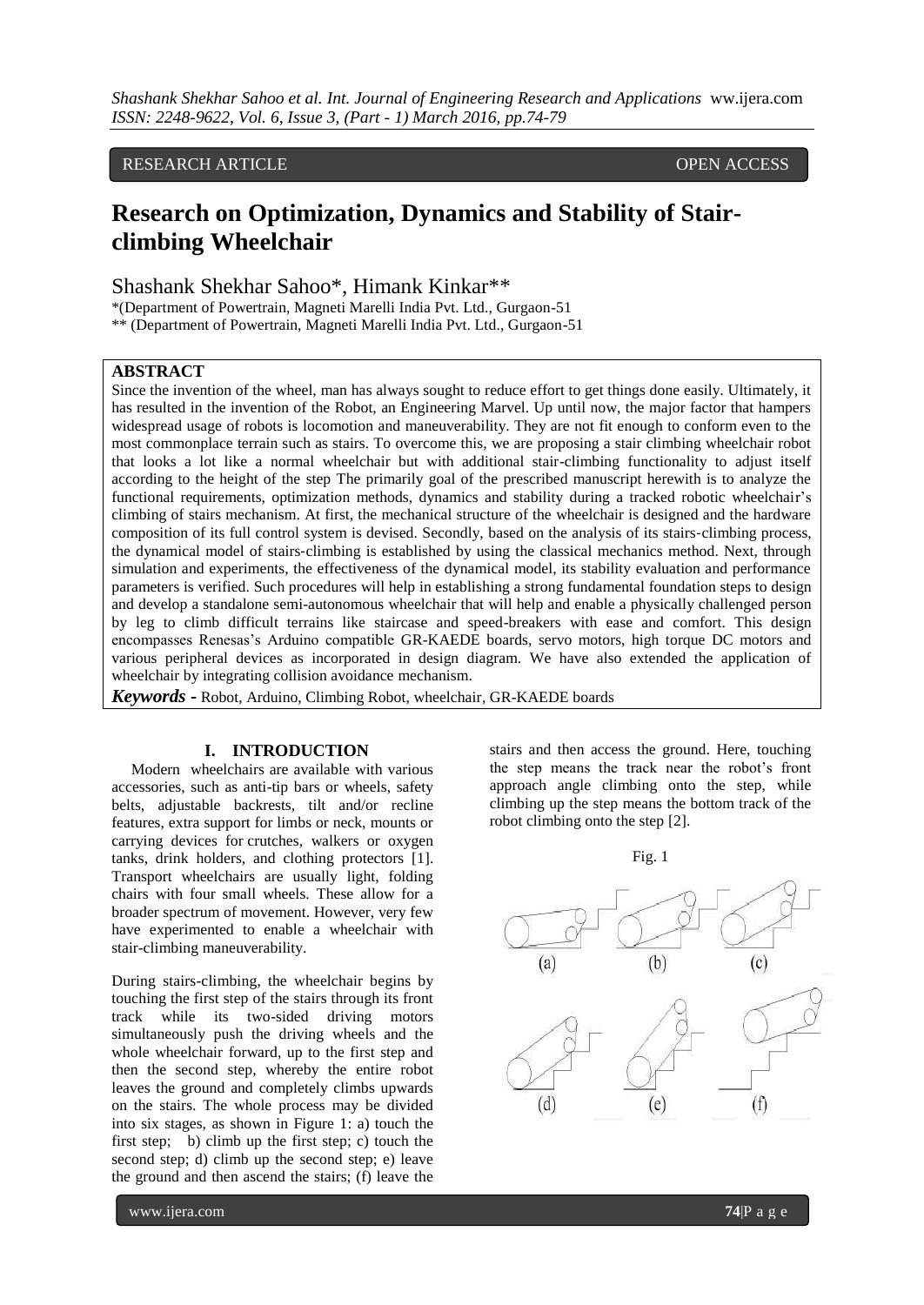#### **1.1 PROBLEM STATEMENT**

 The challenges involved in achieving the objective have been classified into the following problem statements to conquer the design in step by step approach mode.

- a. To come up with a strong and robust body design upon which the entire system can rest firmly. Also, to custom-make the entire drive-train mechanism needed to automatically propel the wheelchair as per user instruction.
- b. To install a set of fore-limbs( a pair of free wheels in our case) in the direction of stair climbing which will assist in traversing the first and subsequent steps with smoothness.
- c. To attach a self-adjustable seating platform , that will automatically try to adjust the center of mass of whole system(wheelchair) as it ascend up the slope. It will do so with the help of gravity sensor and powerful servo motor installed in the system hardware. It can be visualized as a position control application.
- d. To analyze the dynamics and stability of wheelchair in both normal surface as well as in inclined planes (stairs.)
- e. To implement the collision avoidance mechanism using ultrasonic sensors and DPDT switches for controlling various operation modes of the system.

#### **1.2 SYSTEM COMPONENTS**

 Our prototype design of a customized wheelchair consists of various mechanical and electronic components that are described as follows :

1.2.1 GR-KAEDE CONTROLLER BOARD

## **Inputs, Processing & Output**

It will receive directional instructions from the driver of wheelchair via joystick and surrounding environmental parameters( minimum distance to objects ) from ultrasonic transceivers.

The **GR-KAEDE Controller** will process these inputs and will perform the following operations:-

- a. Direction of rotation of DC geared motors connected to wheels.
- b. Driving the servos to balance the sitting platform for maintaining it horizontal with respect to ground for providing ease, comfort and stability to the driver.

c. Detection of nearby objects probable to cause collision within a distance range preset and configured in the ultrasonic sensors. Upon detection, a status LED will glow to warn the driver. After getting the warning, there will be two drive-modes set through a switch provided to the user as follows :

**Mode 0(default)**: The wheelchair will automatically stop until it receives mode change request from user by changing the switch to Mode 1 .

**Mode 1**: To continue driving as per user's directional instruction as sometimes one may want to continue to move keeping the minimum distance to object in mind.

## **1.2.2 GRIPPED CONVEYER BELTS WHEELS**

 The second most important component of our design is the wheels. The wheels will be grouped using a pair of conveyer belts. The conveyer belt will be having grips to provide friction force and traction force will be generated by the motors driving the wheels. This combination of mechanics will empower the chair to traverse and uphold the inclined plane with ease. A pair of wheels is projected few inches higher than the rest to assist in the climbing of stairs.

#### **1.2.3 POWERFUL SERVO MOTORS**

 These motors will be responsible for adjusting the center of gravity of whole system by maintaining the platform horizontal with respect to ground. All servo motors, regardless of brand or type consists of four main parts.

**The Mechanics** : These are the drive gears and the servo case.

**The Motor** : This provides the motive force to drive the output arm.

**The Feedback pot** : This allows the servo to measure the actual position of the output arm.

**The Amplifier** : This is the electronics that hook all the other bits together to make it work .

The servo motor can be moved to any desired angular position by sending PWM (Pulse Width Modulation) signal on the control wire. The servo understands the language of pulse. A pulse of width varying from 1ms to 2ms in a repeated time frame is sent to the servo for around 50 times in a second. The width of the pulse determines the angular position.

A pulse of 1ms moves the servo towards  $0^\circ$ , while a 2ms wide pulse would take it to 180°. The pulse width for in between angular position can be interpolated accordingly. A sequence of such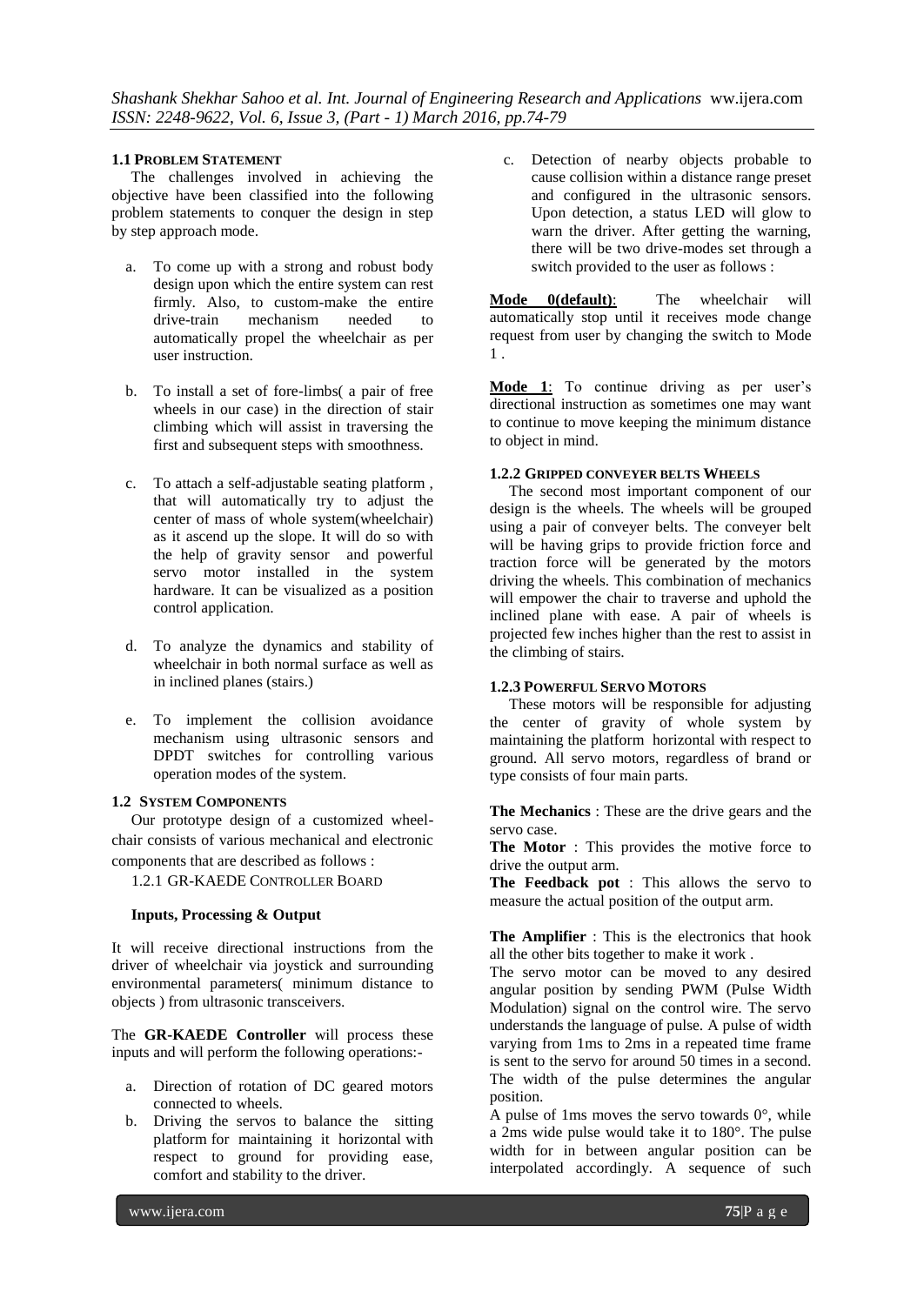pulses (50 in one second) is required to be passed to the servo to sustain a particular angular position. When the servo receives a pulse, it can retain the corresponding angular position for next 20ms, So, a pulse in every 20ms time frame must be fed to the servo.

## **1.2.4 3-AXIS LINEAR ACCELEROMETER**

 It will closely monitor the tilt of sitting platform with respect to ground and will assist in maintaining a perfect horizontal level as required to keep the integrity of comfort and stability. The ADXL335 is a small, thin, low power, complete 3 axis accelerometer with signal conditioned voltage outputs. The product measures acceleration with a minimum full-scale range of  $\pm 3$  g. It can measure the static acceleration of gravity in tilt-sensing applications, as well as dynamic acceleration resulting from motion, shock, or vibration.

#### **1.2.5 POWER SOURCE**

 A single 12V rechargeable DC battery to supply enough current to drive huge inductive loads of high torque motors and related accessories.

1.2.6 COLLISION AVOIDANCE SENSOR (UV TRANSCEIVERS)

 The sensors will check, detect and inform the microcontroller about any imminent collision possible due to any nearby object. The [HC-SR04](http://cytron.com.my/p-sn-hc-sr04) ultrasonic sensor uses sonar to determine distance to an object like bats or dolphins do. It offers excellent non-contact range detection with high accuracy and stable readings in an easy-to-use package. From 2cm to 400 cm or 1" to 13 feet. It's operation is not affected by sunlight or black material like Sharp rangefinders are (although acoustically soft materials like cloth can be difficult to detect). It comes complete with ultrasonic transmitter and receiver module.

## **1.2.7 JOY-STICK**

 To accept directional instructions from the user. The 2-Axis Joystick is used to add analog input to our project. The 2-Axis Joystick contains two independent potentiometers (one per axis) that can be used as dual adjustable voltage dividers, providing 2-Axis analog input in a control stick form. The modular form-factor allows one to plug the 2**-**Axis Joystick directly into a breadboard for easy prototyping. The 2-Axis Joystick includes spring auto return to center and a comfortable cuptype knob which gives the feel of a thumb-stick.

#### **1.2.8 GEARED DC MOTORS**

 To drive the wheels interlocked with conveyer belts. These are very high torque powerful motors with the capability to drive the entire system with ease and activates upon receiving user input from joystick.

Other active and passive electronic components like resistors, LEDs, transistors etc.

## **II. WORKING PRINCIPLE**

 The customized wheelchair will take directional instructions as input from driver and will drive the wheels accordingly as per processed logic. In the event of staircase climbing, the driver has to orient the wheelchair with backside facing the stairs. Then continue normal traversing until the first step is covered [2]. In order to maintain stability, the servo motors will then align the sitting platform horizontal to ground by rotating through an angle alpha( $\alpha$ ). While undertaking this process, 3 axis-Accelerometer will continuously monitor the level change of platform with respect to gravity and will help in achieving accuracy and stability. With this configuration, one can climb the further steps with ease. When the distance to potential colliding object measured by ultrasonic sensors violate the threshold preset conditions, an alert will be displayed on LCD to stop the wheelchair automatically as per **Mode 0** operation and will wait for next user's instruction to switch into **Mode 1** to continue moving , keeping minimum distance to detected object in mind.

## **III. SYSTEM DESIGN SPECIFICATION 3.1 MECHANICAL**

 The chassis used in the wheelchair is an inhouse custom-made prototype that involves the combination of an innovative axles, highly stable metal body, bi-cycle sprocket with gear sets and screw joints to fix them all together. The axles used in the project are actually reverse-engineered version of what we normally see in bicycle, where a single pedal turn of larger diameter sprocket results in multiple turns of smaller diameter sprocket connected to the rear wheels. Similarly, here also we have mechanically coupled a pair of wheels with similar axles and installed gear set on it which will be propelled by high torque powerful DC motors using driver and driven mechanism. The sprocket of front and rear axles are coupled mechanically using chain- links that are usually found in bi-cycles, and these are customized and adjusted to fit the design with zero tension and torsion force. This mechanism is replicated on other side as well taking into account the other pair of wheels. The USP of this particular design is that just by connecting a single high torque DC motor, one can propel the entire one-half of the system. So, technically speaking two motors are sufficient enough in this design to propel the entire fourwheel drive system with ease and comfort. Four such combination consisting of sprocket, axle, axle with gears and chains are formulated in such a manner to provide high stability to the system [3].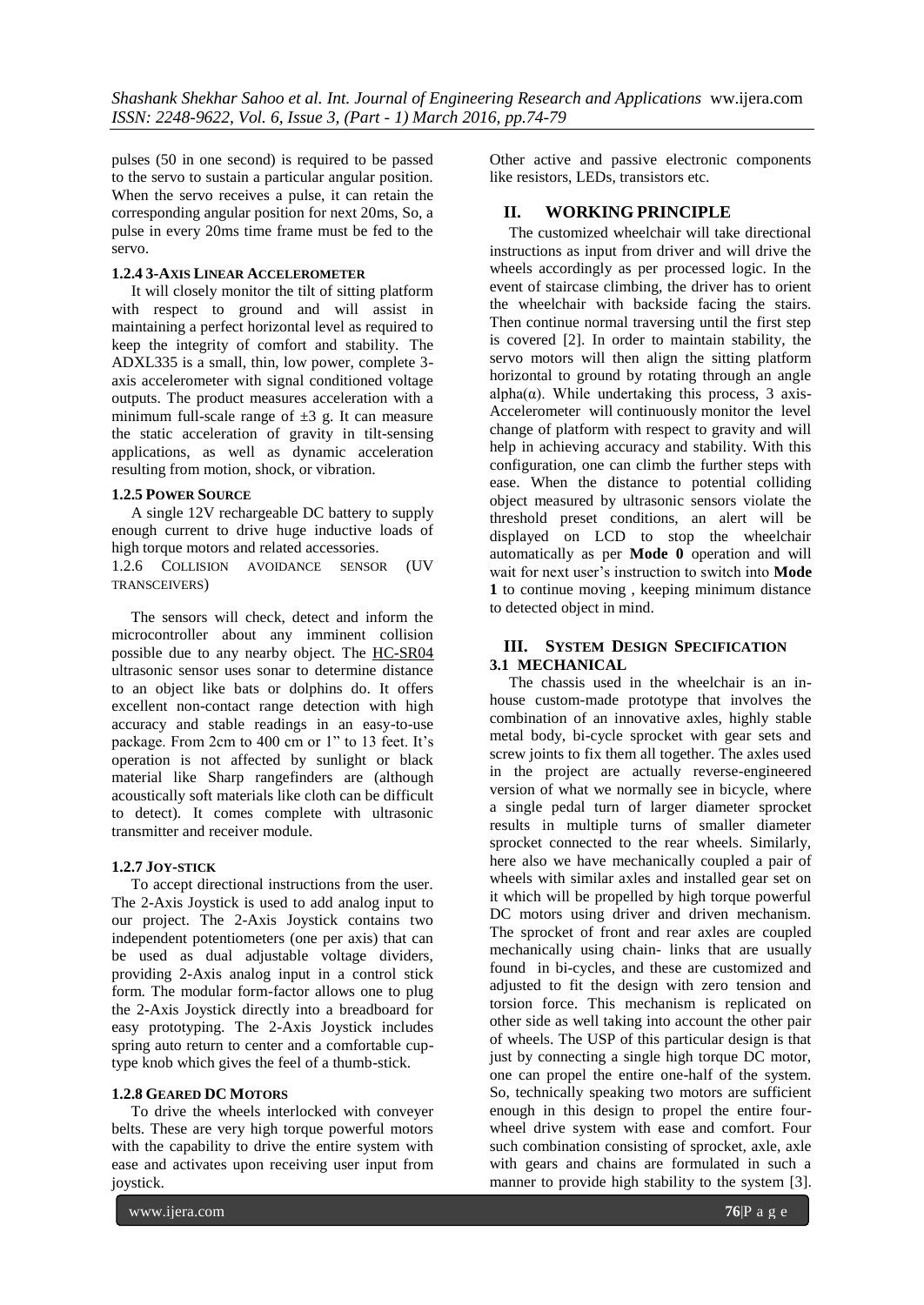*Shashank Shekhar Sahoo et al. Int. Journal of Engineering Research and Applications* ww.ijera.com *ISSN: 2248-9622, Vol. 6, Issue 3, (Part - 1) March 2016, pp.74-79*

Custom made special slots are provided in the proximity of two axles to hold the DC motors in place. The motor shafts are fitted with gear of smaller number of teeth and it is linked mechanically with another gear of larger diameter to multiply the torque received at the wheel end to drive the system. A good schematic of the custom design along with its part is given as follows.



Fig. 2



Fig. 3



Fig. 4

#### **3.2 ELECTRICAL**

 The major challenge faced during the design of system electrically is to comply with required and rated value of voltage and current in the entire circuitry as it involved the usage of huge-current hungry loads(sinks). We often encountered problems of sudden voltage surge and current drop and sometimes vice –versa as well while testing the system under both actual resistive and inductive

loads . This was handled to the best possible extent by using calibratable motor drivers and adjustable power adapters to sync the movement electric parts with that of mechanical ones. Also, selecting a perfect motor to drive the wheelchairs with accurate torque and rpm rating was also not easy. We have to check it with multiple combination and have selected one that can sustain the bulky system not only on level-ground but also on inclined planes of stairs.

#### **3.3 ELECTRONICS**

 Electronically, we have interfaced multiple sensors such as ultrasonic sensor, accelerometer, joystick and peripheral modules such 16x2 LCD, that are driven by 5V supply from GR-KAEDE board itself. So, interfacing all of them together without inducing delay and without compromising with the processing capability of the 32-bit Renesas controller was difficult to handle from software end. We tried to develop software of our system via modular development strategy to the best possible extent. However, due to the constraints of the IDE and Renesas web compiler, we couldn't consolidate the code . The number of code lines could have been reduced if the entire module of all parts can be developed separately and deployed independently of each other. We have followed here a step by step strategy to focus on single interfacing of sensors and peripherals at a time and then integrated them all together to build the system. Doing such also helped us in debugging the system better in case of any malfunction. Also, separate power supplies of 5V and 12V are handled in isolation without any interference.

#### **IV. GRAPHICAL DIAGRAM**

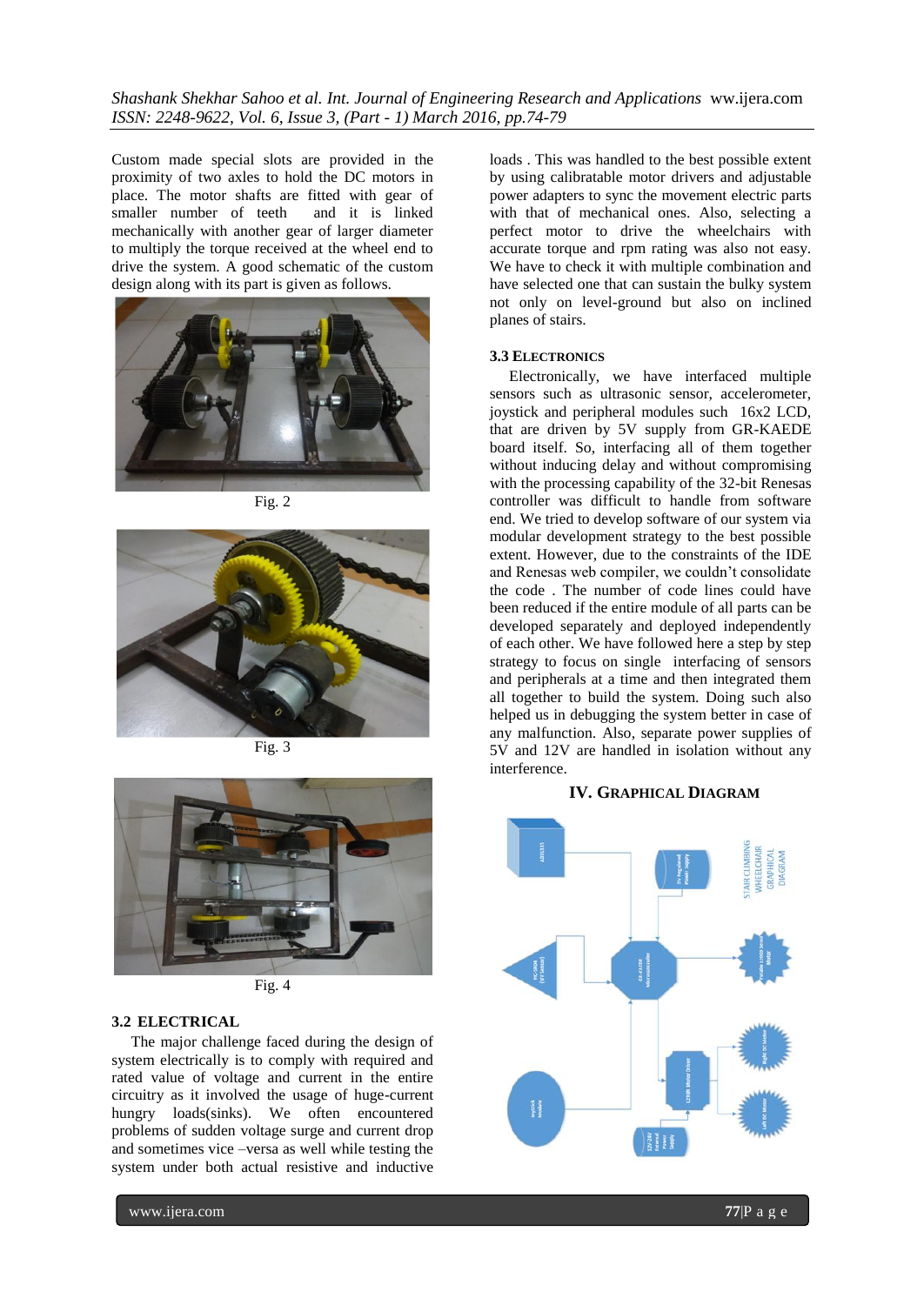#### Fig. 5

## **IV. IMPLEMENTATION NOTE**

 It started with chassis design which is a rectangular frame with compartments for wheel and driving motors. Then the axle design, that has been customized out of bi-cycle axles. It has been made retro fit to accommodate gears and sprocket around the opposite sides of rim. Four such units were designed with sprockets on all the four and driving gears on the rear wheels [4].

We needed to add additional pair of wheels to enable the wheelchair to climb the stairs . For this a separate pair of wheels were made to project out of wheelchair body with marginal lift but in alignment with other wheels. The main usage was to assist the wheelchair to climb stair steps with ease. The next step was to wrap around a set of two conveyer belts encompassing wheels in phase and alignment. Doing such made the wheel drive more robust and it ensured proper movement of wheels in difficult terrains without losing traction and control off the road or stairs.

Later on, a stable light weight platform was attached around the horn of the servo and was mounted with the help of two center mast from the central section of chassis. This platform is also connected mechanically to accelerometer to detect change in orientation of the platform and to make the platform parallel to the ground.

As add-on in our custom designed wheelchair we have also attached an ultrasonic sensor in the façade of system to detect any nearby object which might cause imminent collision.

During prototype testing it was observed that the sprocket chain arrangement was creating a hurdle while climbing the stairs as the radius of the wheels chosen wasn't providing sufficient edge clearance. So, chain was removed.

All these modules were tested within their constraints and in compliance with their specification to meet the required objective over various load conditions.



#### Fig. 6

# **VI. SYSTEM TESTING, RESULTS & DISCUSSION**

 The wheelchair system is developed in compliance with modular development strategy. So, it's testing is also done in somewhat similar manner. We have performed multiple unit – testing of various system parts while they are under development in order to ensure about the quality, endurance, stability , robustness and integrity. Some of the tests performed are as follows :-

- a. Test to check proper fitting of wheel cut-set with that of axle.
- b. Test to inhibit back free-movement of sprocket by welding of sprocket inner body with that of axle.
- c. Test to check and ascertain any relative motion between gear cut-set and axle , that might result as consequence of loose bond between the two parties.
- d. Test to ensure ground clearance and stability of entire system while the installation of all four wheels is done.
- e. Test to observe the behavior of system in terms of traction control, stability, driving torque and custom manoeuvrability by just installing the motors but not the conveyer belts. Technically, we want to make it traverse an inclined plane simulating the same angle of inclination as that of stairs.
- f. Next test was to fit the chain-links encompassing both front and back sprocket with no tension and with perfect ground and stair clearance.
- g. Test to check whether the wheelchair is able to climb the very first step or not after fitting the conveyer belts in their place.

For the purpose of proving the results of the dynamical model and the stability analysis for stairs-climbing, we perform a simulation calculation and experiments on the developed wheelchair robot. The structural parameters of the robot are: the radius of the driving wheels is *R*=250mm; the radius of the steering wheels and the fixed wheels are both  $r=140$ mm; the length of the bottom tracks is *L*=600mm; the front approach angle is  $\alpha$ =40°. The robot has two DC servo motors with 400 watts power and the total mass of the robot is *m*=62kg. The frictional factor between the tracks and the sharp corner of the steps is 0.2.

According to the defined modes of motion, we make a simulation calculation of the wheelchair's stairs-climbing experiments . In Figure 7, the stability profile of wheelchair during the course of its manoeuvre are best depicted in the profile below :-

www.ijera.com **78**|P a g e